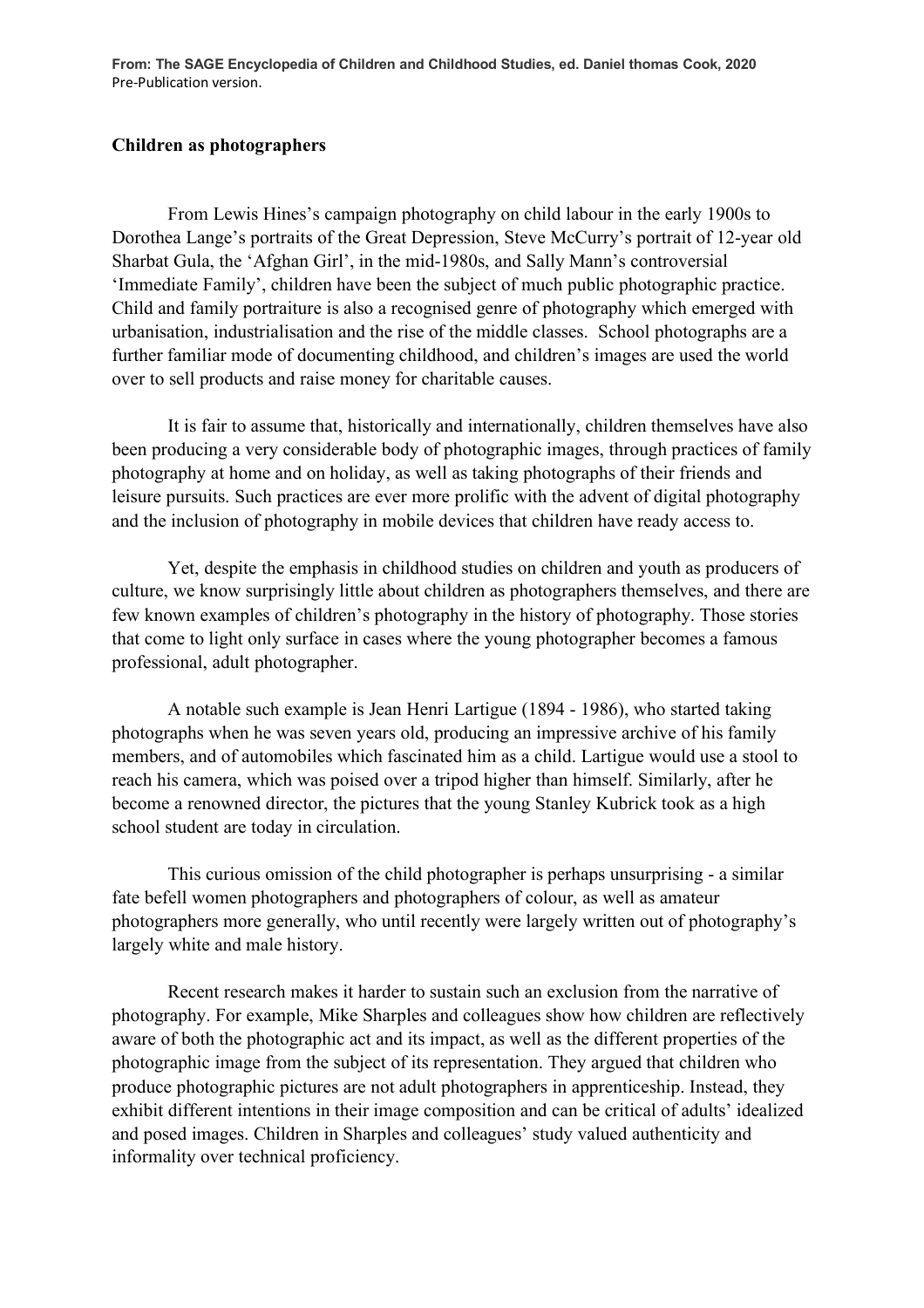**From: The SAGE Encyclopedia of Children and Childhood Studies, ed. Daniel thomas Cook, 2020** Pre-Publication version.

In the absence of more historical documentation of the child photographer, we might instead consider the contexts in which it becomes possible for children to take on the role of photographer(s). In this vein, children as photographers readily come into being through artistic, educational, development, and research projects, domains which often overlap.

Photography projects with children in schools, youth centres and other leisure spaces are increasingly common. Many go undocumented beyond their life span, but most have common features of creativity, self-discovery and self-expression, and skill development, as well as the exploration of themes of identity, belonging, history and community. Wendy Ewald *Portraits and Dreams* is an example of a longstanding photographic engagement with Appalachian children in the United States, who photograph their lives and communities. The academy award winning documentary film 'Born into Brothels' by Zana Briski and Ross Kauffman, documents an art intervention project in Kolkata, in which children of prostitutes made pictures of their everyday life and presented thus an overlooked perspective of life there.

Another context in which children are publicly recognised as photographers is through competitions occasionally run by charities, newspapers and educational institutions. The Young RSPCA in the United Kingdom runs an annual photography competition for young people 18 and under. In 2017 *The Telegraph,* a U.K. broadsheet, ran *The Little Picture Competition* inviting children under 8 years of age and those between 9 and 18 to submit photographs of their family holidays. Also in 2017 the City of Sydney in Australia ran a children's photography competition for 3 to 11 year olds, *Little Sydney Lives*.

Children's photography has been widely used as a tool in research with children, as well as in social work and community settings, particularly through techniques such as the photovoice or the photo diary, in which children are given cameras in order to produce images of their lives, communities and environments. The technique of photovoice is today widely used by community workers and action researchers as a participatory photographic practice with the aim of empowering children. The technique originates in the work of Caroline Wang and colleagues, who have sought ways through which to access more insightful data about the health conditions of women in rural China.

In social science and childhood research, children's own photography has been often used as a research tool through which to access children's own views of their worlds and experiences. Photography, along other visual and creative methods, is positioned as a technique which may help overcome language skills, abilities, age restrictions as well as balance power relations between children and researchers and/or practitioners. However, there are different perspectives on these issues. A notable criticism is that the understanding of photography as providing a language that is somehow closer to children's communication strategies promotes an essentialist understanding of childhood.

Through the employment of children's photography in research, children's views and arguments have been made visible. Phil Mizen has explored working children's own perceptions of their labor and working environments and conditions. Similarly, Marjorie Faulstich Orleana has shown how pictures that her children interlocutors produced provided a